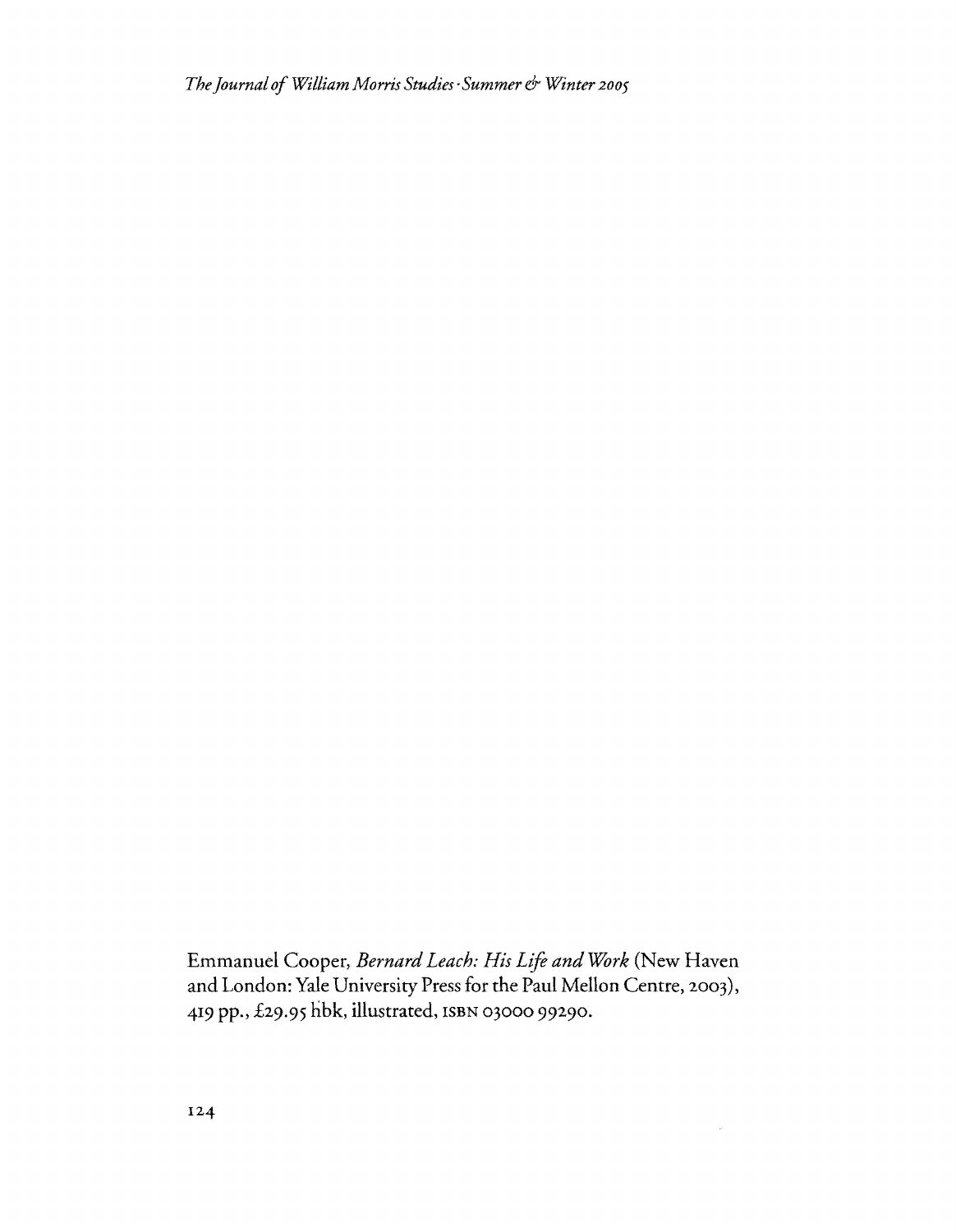## *Reviews*

Brian Keeble, *On the Nature and Significance of the Crafts* (Temenos Academy, 2005), 59 pp., £6.00 inc. postage pbk, obtainable from PO Box 203,Ashford, Kent.

Mary Greenstead, ed., *An Anthology oftheArts and Crafts Movement* (Aldershot: Lund Humphreys 2005),  $128pp.$ ,  $£45.00$  hbk,  $£16.99$  pbk, 16b&w illustrations, ISBN 08533 19200 (hbk) and 08533 19235 (pbk).

EMMANUEL COOPER IS A DISTINGUISHED POTTER and writer on the crafts, and his biography of the great potter Bernard Leach is an impressive piece of work, well-informed, thoughtful and clearly written. The list of Acknowledgements to people and organisations in Britain and Japan suggests the thoroughness with which Cooper has conducted his research, and the 46 pages ofillustrations show the man and some ofhis works in appropriate detail. This is a humane and balanced account, making use of a wide range of materials including Leach's letters and poems to give a full and convincing account of a man who, as Cooper remarks in his Introduction, 'was neither saintly nor bloodless, and could be arrogant, charming, insightful, astute, selfish and charismatic' (p, xvi).

Cooper's account makes it clear that Leach, who was born in 1887, was, and saw himself to be, in the tradition of Ruskin and Morris. Early in the Introduction Cooper remarks: 'As an advocate of the humanistic qualities ofhandwork he was suspicious ofwhat he saw as the dehumanising qualities of machine production, identifying himselfwith the ideas ofWilliam Morris "against the materialism ofindustry and insensitivity to beauty''' (p. xii).The quotation isfrom the first page of Leach's *A Potter's Book*, first published in 1940 and Leach's most considered account ofhis approach to his craft. In 1908,Leach came of age and inherited a modest personal income; he used it to take up a place at the recently established London School ofArt in Kensington, run by the flamboyant Frank Brangwyn. Brangwyn had served an apprenticeship to Morris and Co. in the 1880s, and later developed an enthusiasm for the arts and crafts of Japan, which may well have influenced the young Leach. A number of Japanese students attended the London School, and Leach became friendly with one of them; at the same time, Leach's grandparents returned from twenty years in Japan. Leach found the idea of Japan deeply appealing, and left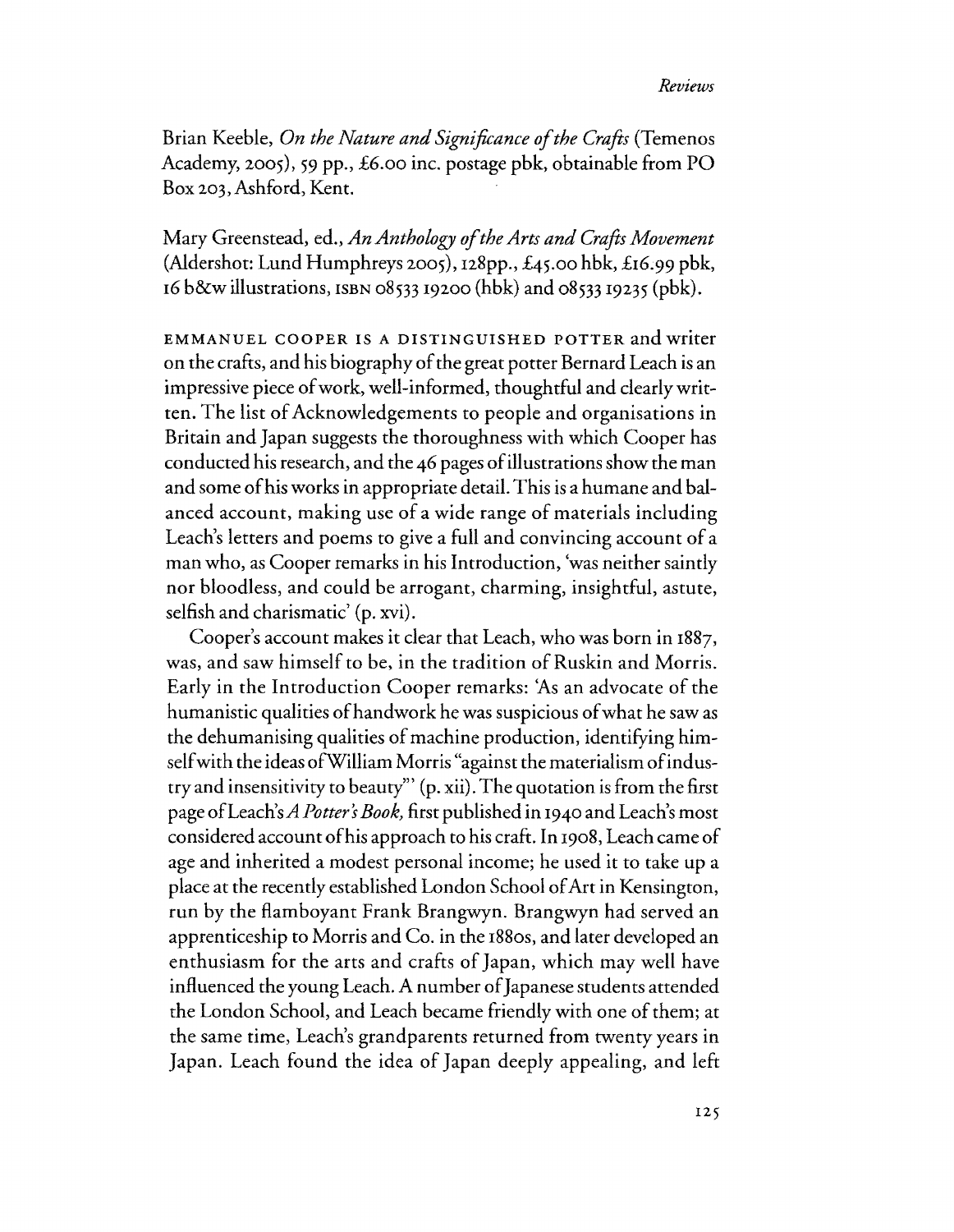England for Japan in the spring of 1909; it was there he was to discover his vocation as a potter. Interestingly, the parts of Japanese culture that Leach came to know and participate in were already embrued with the ideas of Ruskin and Morris. Tomimoto Kenkichi, who had been to England and been greatly influenced by the Arts and Crafts movement, became a great friend, as did the writer and critic Yanagi Soetsu. Tomimoto ran an architectural and interior design practice, and wrote 'the first extensive biographical account of Morris in Japanese' (p. 74). He and Leach sought to create a new Japanese art that would avoid both crude traditionalism and crude Westernism, and Leach hoped that they would be able to establish a shop-gallery along the lines of Morris and Co., though this proved beyond their resources.

At this point Yanagi Soetsu was unhelpful, ignoring Tomimoto's work in the art journal that he published; Cooper suggests that he 'may have been envious of Tomimoto's first-hand experience of England, in particular his knowledge ofthe work ofMorris' (p. 76), aswell asofhis close friendship with Leach. Nevertheless, Yanagi and Leach also became close friends, and Yanagi was to be the expositor of progressive ideas about Japanese folk art and Mingei theory. From his nearby studio Leach could visit Yanagi at his picturesque thatched house in the idyllic hamlet of Abiko, near where lived a number of writers and artists known as the Shirakaba group. Cooper suggests that discussions at this time would have concerned ideas close to Morris; it is striking that he records that Yanagi wanted to know 'the equivalent English terms for peasant or folk art, or "the art of the people", as no precise Japanese term existed for them then or now' (p.120).Perhaps under Yanagi's influence, Leach's pottery came at this time to emphasise form rather than decoration, and to exhibit an impressive austerity.

The lives and activities of Tomimoto and Yanagi, as recounted here alongside those of the energetic and determined Leach, are full of interest. References to Ruskin and Morris recur at intervals. We learn that in 1927 Yanagi published *The Way of Crafts*, setting out his aesthetic ideals of skill, simplicity and harmony, which 'came to be regarded as the bible of Mingei thought' (p.172). Those who have seen the recent InternationalArts and Crafts exhibition at the Victoria and Albert Museum will be well aware of the fusion of Western and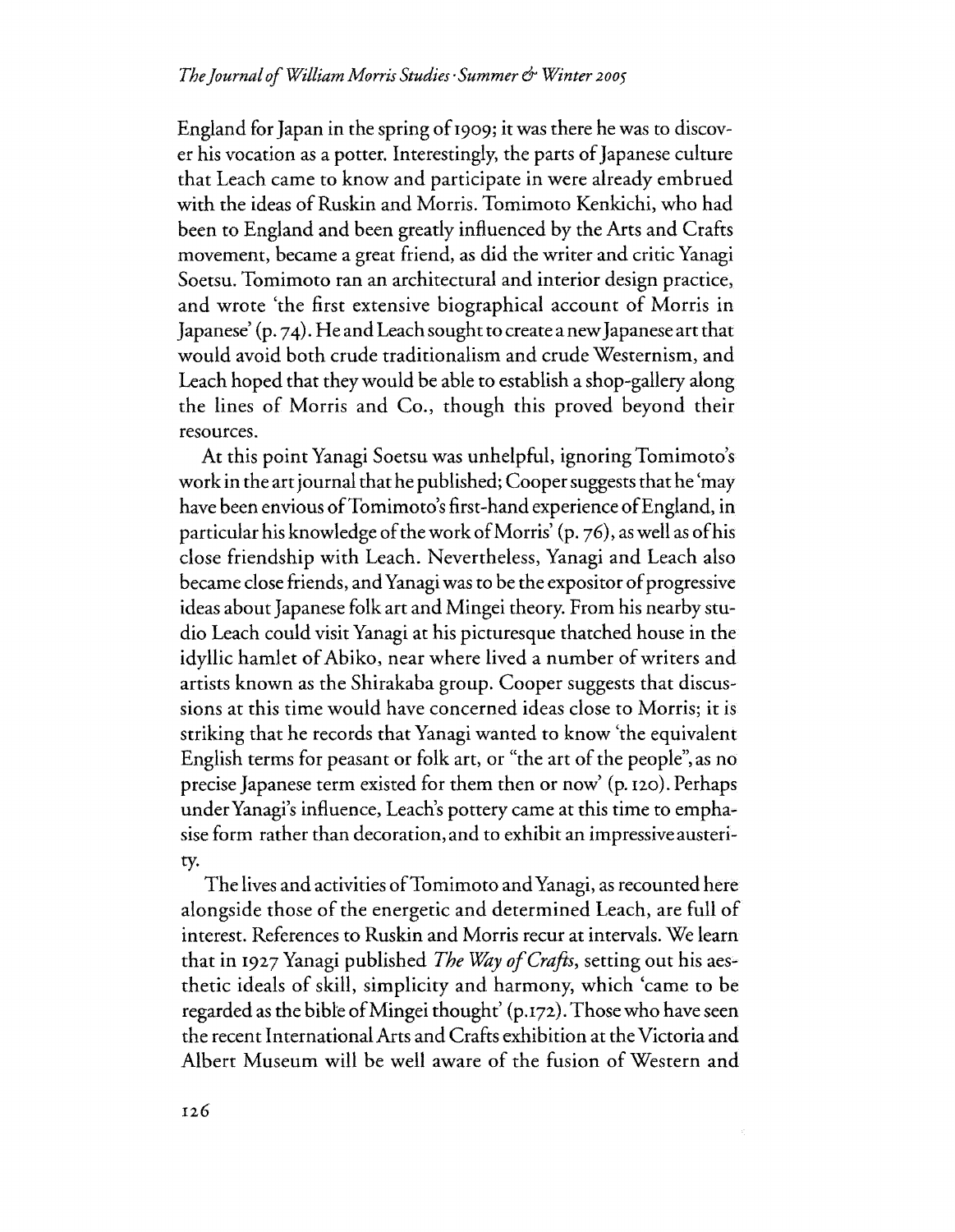Japanese ideas that the style embodied. We are also told that Leach followed Morris's idea that any ordinarily practical person could be trained to become an efficient and productive worker in his choice of local apprentices for his pottery in St. Ives. Cooper also sees the influence of'the flowing qualities ofWilliam Morris's plant designs' in some ofLeach'slater motifs like theTree ofLife (p. 297). Similarly, it is pleasing to learn that when Leach was in France for a joint exhibition ofhis work in 1964 and gave a lecture to UNESCO on the history of the pottery movement, he began by 'acknowledging the work of Morris and his followers who gave birth to the concept of "the artistcraftsman" (p. 314). Leach certainly became one ofthe great figures in the movement, as Cooper's book admirably shows.

Brian Keeble's *On the Nature and Significance of the Crafts* consists of the text of three lectures on distinguished members or associates of the Arts and Crafts movement, the architect and teacher W. R. Lethaby, the letterer Edward johnston, and the scholar and critic Ananda Coomaraswamy. It is a very attractively printed booklet, worthy of its subject. Keeble explains in his Preface that his concern iswith the general question ofwhether the crafts have a particular value for the modern world in which, he argues, there is 'an instinctive sense-widely felt - that something essential is left out of account whenever life is conceived and conducted along purely practical and material lines' (p, 15). For Keeble here, Lethaby, johnston and Coomaraswamy all faced this question and responded constructively. Lethaby is praised for his sensitivity to the problems of industrial civilisation and his attempt to move the Arts and Crafts beyond antiquarianism in his insistence in 'Art and Workmanship' in 1913 that 'art may be thought of as the *welldoing of what needs doing*' (p. 20). But Lethaby is criticised for having failed to relate his ideals to what Keeble describes as 'man's spiritual needs' (p. 24). It becomes clear that Keeble's approach isreligious, and for him Lethaby's 'species of practical humanism'  $(p, 25)$  is necessarily inadequate. Thus Keeble finds himself more in sympathy with the other two figures he discusses. johnsron, we are shown, was a kind of Christian Platonist, happy to express his ambition for his craft in terms that owe much to religion: 'Our aim should be ... to make letters live... that men themselves may have more life' (p. 33). The third figure considered isCoomaraswamy, who was born in Colombo in 1877, butwas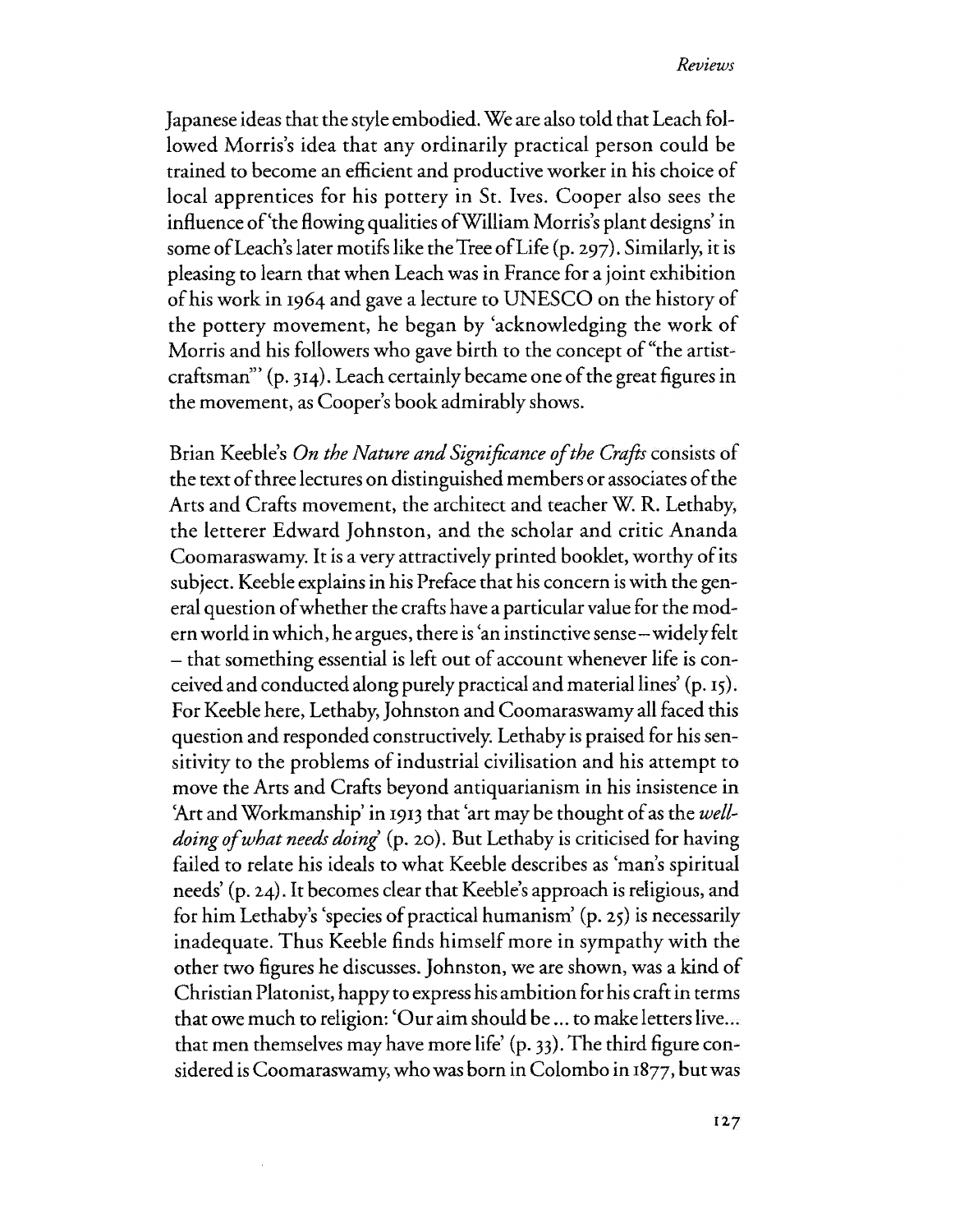educated in England and lived for a time in Broad Campden, in the Norman chapel restored for him by C. R. Ashbee. Coomaraswamy published extensivelyon the role ofart and handicraft in India and the West; in *Medieval SinbaleseArt*in 1908he raised the question that ran through much ofhis subsequent writing: how was the modern world to compensate the worker for his lossofthe situation in which exercising his craft had served as 'a means of culture' (p. 46)? Coomaraswamy isparticularly sympathetic to Keeble because he held an explicitly religious outlook on life, accepting all the world religions as being, in Keeble's words, 'the various dialects of a universal language of the Spirit' (p. 47).

Keeble's book is not simply a work of scholarship; it conveys his deep concern about the problems of our civilisation. He suggests that we live in a world in which 'economic growth devoid of moral direction' has become accepted as the norm, despite the evidence all around us of'social injustice and material unsustainability'. The audience is exhorted to take on conscientious responsibility for the situation and to tackle 'the question ofgreed' (p. 31). Keeble evidently believesthat a solution to our problems can be brought about by a renewal of spirituality-unlike Morris, for whom the new and better society would be brought about by political revolution. But in a world that has not changed as radically as Morris hoped, it is good to be reminded of those like Keeble's trio who consistently and courageously challenged its values. The book concludes with a useful bibliography of writings ofand about its three protagonists.

Mary Greenstead's*AnAnthology oftheArtsandCrafts Movement* offers a wide range of writings by the main figures of the movement, including the three discussed by Keeble.The title-page gives prominence to Ashbee, Lethaby and Gimson, but well over forty writers are represented. Material is arranged chronologically, in decades, beginning with the 1880s - 'The Development of the Movement' – with Lewis F. Day, the Century Guild, the Arts & Crafts Exhibition Society, and the National Association for the Advancement of Art and Its Application to Industry, represented by Crane, Morris, W. E. Willink, Patrick Geddes and John Sedding, The 1890S - 'The MovementTakes Shape' - offer Sedding, Ashbee, Lethaby, Macmurdo, Selwyn Image, May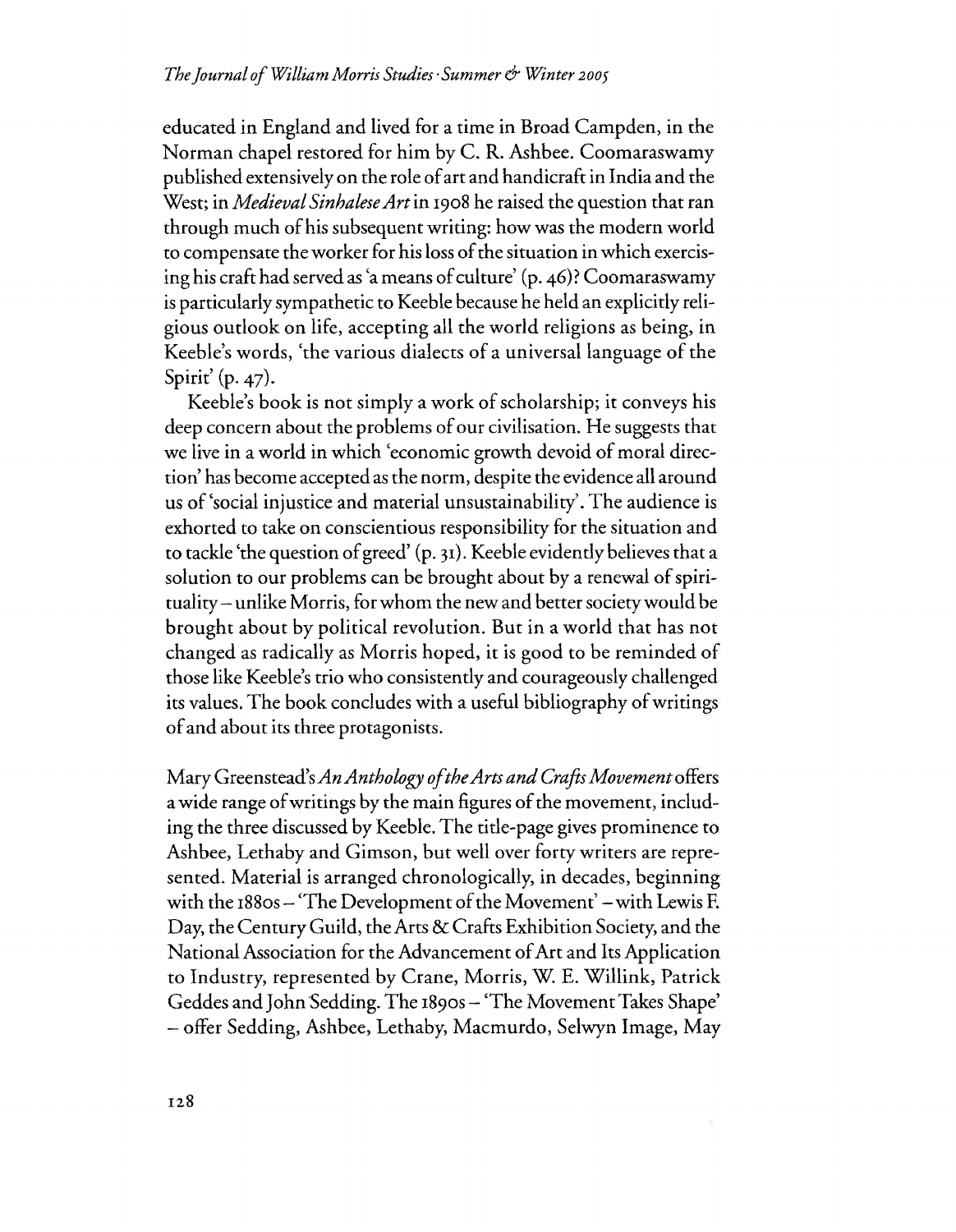Morris, Baillie Scott, Cobden-Sanderson, Blomfield and Ernest Gimson; the 1900s - 'Arts and Crafts Practice and Education' -Lethaby, Henry Wilson, johnston, Maria Reeks (one of the few women represented), Sidney Barnsley, Gimson, Ashbee, Cobden-Sanderson, Troup, Romney Green and Voysey; the 1910s - 'The Decline of the Movement in England' – Coomaraswamy, Ashbee, Gimson, Wilson, the Design and Industries Association, and Peter Waals. Finally, after 1920 – 'The Legacy' – we have Roger Fry, Percy Wells, Gordon Russell, Voysey, Romney Green, Herbert Read, Eric Gill andJohn Gloag (in 1946). I have given all this detail to indicate the kind of anthology that Mary Greenstead has chosen to offer: one in which variety and coverage have been preferred to expansion of argument. The editorial matter is clearly presented and provides the necessary contexts. Most of the passages selected are worth reading, and some outstandingly so – though Cobden-Sanderson seems to have more words than thoughts to offer. I particularly enjoyed the conclusion ofthe passage from Lethaby's *Plain Handicrafts*in which he mentions the simple items of furniture needed for a room, and ends: 'Should you make all these, with a bookcase which you yourselfmust  $design - I$  think you might buy a nice clock,  $-$  then with some flowers in the window, a cat, and good plain things to eat, I am sure you ought to be happy' (p. 37), and Ernest Gimson's letters of 1916 to Lethaby about the important topic of the crafts and machinery. I was also glad to read the passage from Eric Gill (a kind of admired background figure in Keeble's book), who is always vigorous and direct: 'The beehive with its communal ownership and control and its destruction of operative freedom is directed towards "the leisure state" and the life of pleasure; but "the freeman has joy in hislabour and this is his portion»'  $(p.89)$ .

There is therefore a good deal to recommend about this anthology, which is produced in a large format with an interesting typographical cover. But it suffers from one most unfortunate decision: all the quoted passages are in italics and so much more difficult to read than the editorial material surrounding them. (The italics give the impression ofactually being smallerthan the surrounding text, although that is an optical illusion). It is difficult to explain this decision, except in terms of some exaggerated preference for variety - manifest also in the